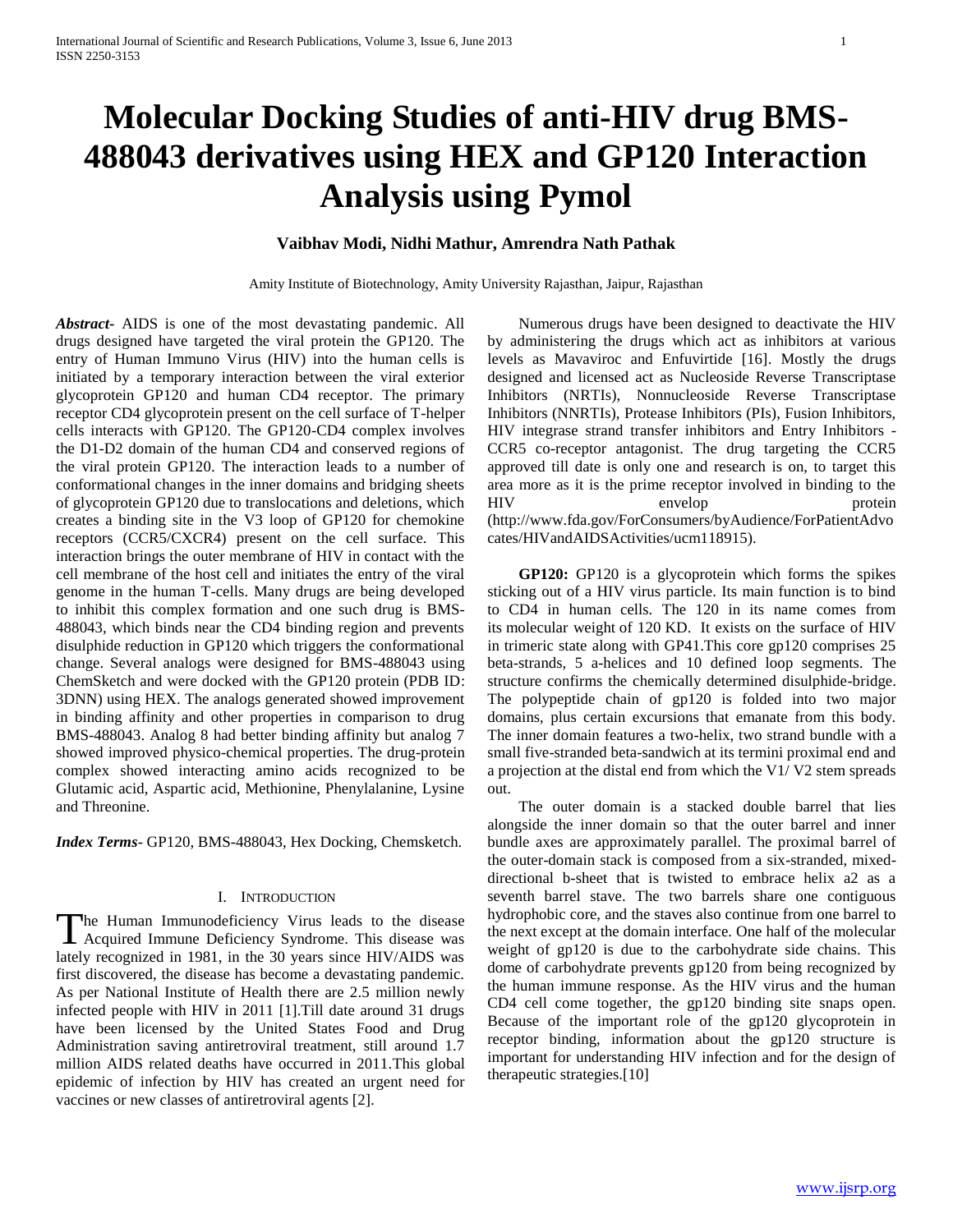

**Figure 1: 3 Dimensional structure of GP120**

 **MODE OF ACTION:** The entry of HIV into susceptible cells involves the interaction of CD4 molecules present on the host cell surface, with the HIV envelope the glycoproteins GP120 and GP41. Also it was found, that interaction of the virus with co-receptors on the cell surface is very important for the entry. The predominant are the chemokine receptors CCR5 and CXCR4 [4]. The HIV-1 envelope glycoprotein complex is a trimer consisting of three GP120 exterior envelope glycoprotein and three GP41 transmembrane glycoprotein's [9]. These are derived by cleavage of a GP160 precursor glycoprotein by host cell proteases. The mature envelope glycoprotein complex is expressed on the surface of infected cells and is incorporated into virion membranes [9].

 HIV-1 infection is initiated by GP120 binding to CD4 on the target cell surface. CD4 also has a binding site for Protein Disulfide Isomerase (PDI) and forms a PDI–CD4–GP120 complex. In that complex, PDI can reach and reduce GP120 disulfide bonds (s-s bonds), causing major conformational changes in GP120, which allows it to interact efficiently with one of the chemokine receptors, CCR5 or CXCR4. The interaction of GP120 with its receptors is thought to promote conformational rearrangements in GP41 that drive the fusion of the viral and target cell membranes [6].

 The binding of HIV to CD4 is an attractive drug target, both because the CD4 binding site is highly conserved and because it is known that neutralizing antibodies can effectively block this step. Preventing the virus from binding to its primary receptor is the most obvious and direct way to prevent infection. BMS-488043 is low-molecular-weight inhibitors of HIV-1 entry that were recently identified by using a viral infection-based screen.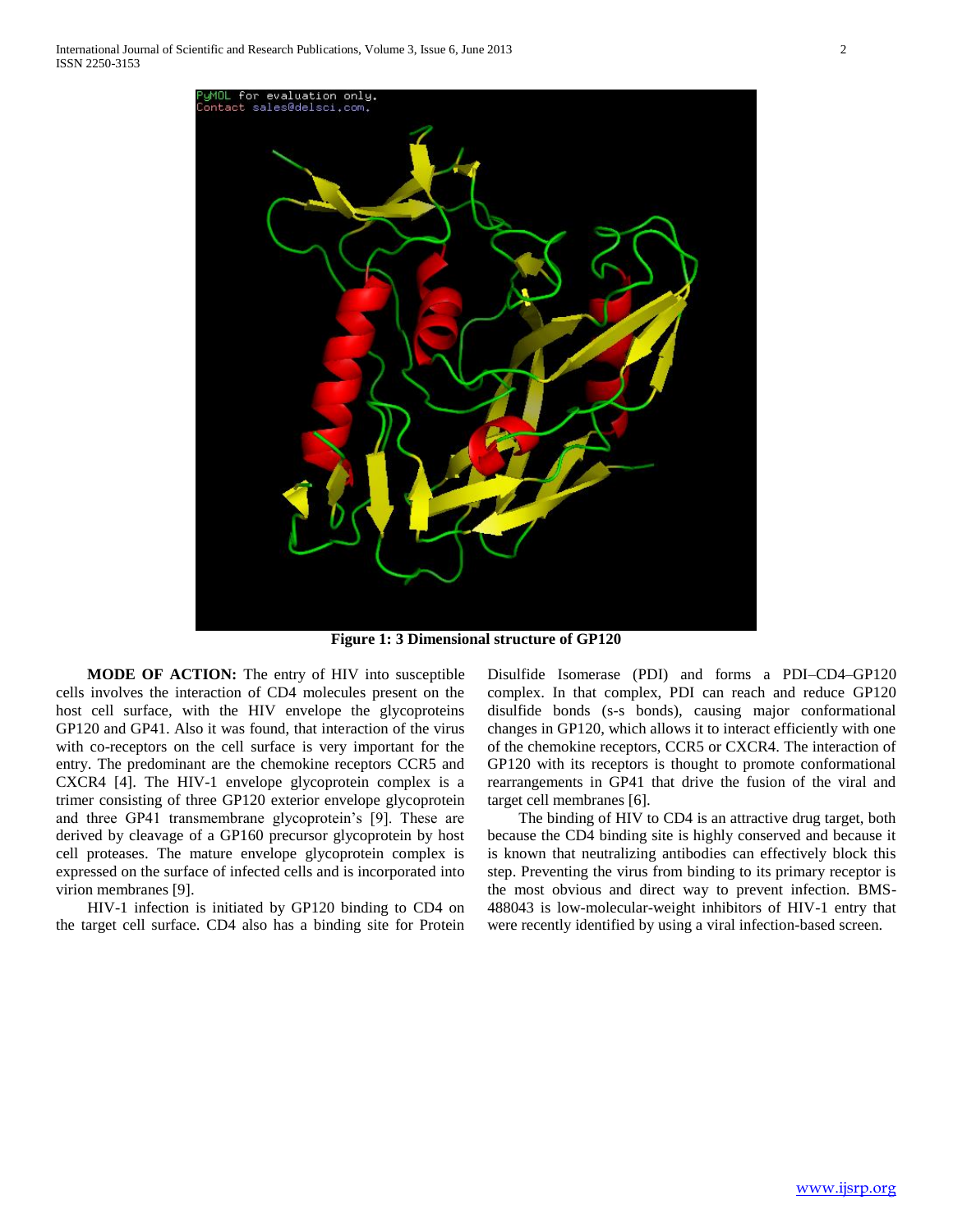

**Figure 2: GP120-CD4 complex**

 BMS-488043 works by binding to the HIV-1 envelope glycoprotein GP120, thereby interfering with its attachment to the CD4 receptor (http://www.aidsmap.com/Attachmentinhibitor-BMS-663068-potent-and-well-tolerated-in-earlystudy/page/1681506/) [12]. GP120-CD4 interaction is blocked but GP120 binds to different residues in the same binding pocket. BMS-488043 prevents the reduction of disulfide bonds of the protein GP120 which inhibits the conformational changes occurring in GP120 and prevents it from binding to chemokine

co-receptors [6]. This further inhibiting the GP41 interaction with the target cell membrane and prevents the HIV infection mechanism. BMS-488043 binds to residues 112,113,121,375,422and 426 which are adjacent to the disulfide bonds in the GP120 protein [7].

 BMS-488043 has recently been replaced with BMS-663068, a compound derived on the basis of structure-activity relationship studies. It is currently being studied in Phase II clinical trials [25].



.



**Figure 3: 2-Dimensional and 3-Dimensional structure of BMS-488043**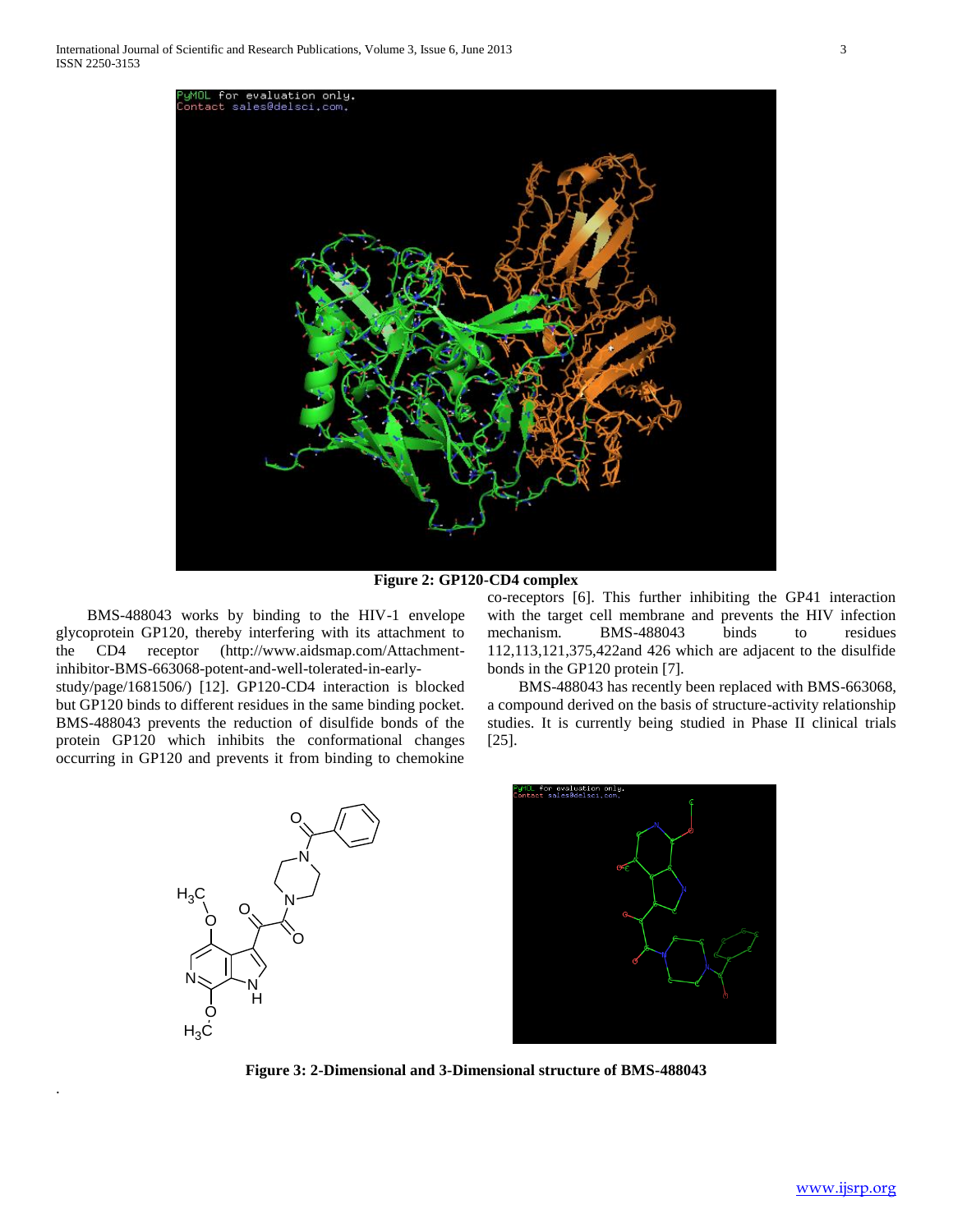## II. MATERIALS AND METHOD

 The present study was performed using bioinformatics tools, biological databases like PubMed, ChemSpider, PDB (Protein Data Bank) and software's like Hex, ACD ChemSketch. From the literature review using PubMed it was recognized that GP120 interaction with BMS, and numerous of its analogues have been recognized of which BMS-488043 was selected to work upon.

 ChemSpider, the chemical database that contains more than 26 million unique molecules from over 400 data sources resource that includes FDA, ZINC, Drug Bank etc, gave the chemical formula and structure of the BMS drug along with the used analogue [14]. ACD/ChemSketch which is a powerful allpurpose chemical drawing and graphics package from ACD/Labs developed to help chemists quickly and easily draw molecules, reactions, and schematic diagrams, calculate chemical properties, and design professional reports and presentations, was used to develop all the possible analogues of BMS-488043(Reference).Numerous analogues were created using the ACD/ChemSketch. When the properties were analyzed only 9 analogues were selected for docking with the protein acting as inhibitors [13].

 The PDB (Protein Data Bank) is used to download the target protein the 3DNN is the PDB ID of the GP120 protein. The structure is visualized using the molecular graphics program PyMol intended for the structural visualization of proteins, nucleic acids and small biomolecules [25].

 The docking analysis of BMS-488043 and its analog with glycoprotein GP120 was carried out using HEX 6.3 docking software, which is an Interactive Molecular Graphics Program for calculating and displaying feasible docking modes of pairs of protein and DNA molecules Docking allows predicting the ligand with best scores and identifying the drug-receptor complex with lowest free energy [26].

The parameters used for the docking process were:

- 1. Correlation type Shape + Electrostatics
- 2. FFT Mode 3D
- 3. Post Processing- MM Energies
- 4. Grid Dimension 0.6
- 5. Receptor range 180
- 6. Ligand range  $-180$
- 7. Twist range 360
- 8. Distance Range 40

 The drug and analogs generated were docked with the receptor using the above parameters.

 After docking the analogues of BMS-488043, the various analogue's which gave the best affinity results were evaluated using chemical properties viewer of ChemAxon available at www.chemicalize.org.[13]

- Generate the canonical SMILES notation of the analogs.
- Submit the SMILES as query in the query box of the Chemicalize (ChemAxon) server.
- Click on the required property to observe the value.

## III. RESULTS AND DISCUSSION

 Docking results of the HIV membrane glycoprotein GP120 and the drug BMS-488043 (1-(4-Benzoyl-1-piperazinyl)-2-(4, 7 dimethoxy-1H-pyrrolo [2, 3-c] pyridin-3-yl)-1, 2-ethanedione) as well as the analogs generated are shown in the table.

# **Table 1: Hex docking results of GP120 with BMS-488043 and generated analogs.**

| <b>COMPOUND</b>     | <b>E-VALUE</b> |
|---------------------|----------------|
| BMS-488043          | $-256.27$      |
| Analog 1            | $-221.01$      |
| Analog <sub>2</sub> | $-241.67$      |
| Analog 3            | $-247.09$      |
| Analog 4            | $-222.80$      |
| Analog 5            | $-219.01$      |
| Analog 6            | $-233.59$      |
| Analog <sub>7</sub> | $-252.27$      |
| Analog 8            | $-263.29$      |

 The HEX docking results reveal that the e-value of Analog 8 ( -263.29) is better as compared to that of original drug BMS-488043(-256.27). The analog showed an increase in the free energy of the complex with the receptor but bonded the receptor in the same binding pocket. This indicated that the functional group involved in the complex formation were same as that of the BMS drug and the difference was due to the increase in the steric compatibility and pharmacological properties of the analog. The analogue was created adding azole ring and a phosphate group.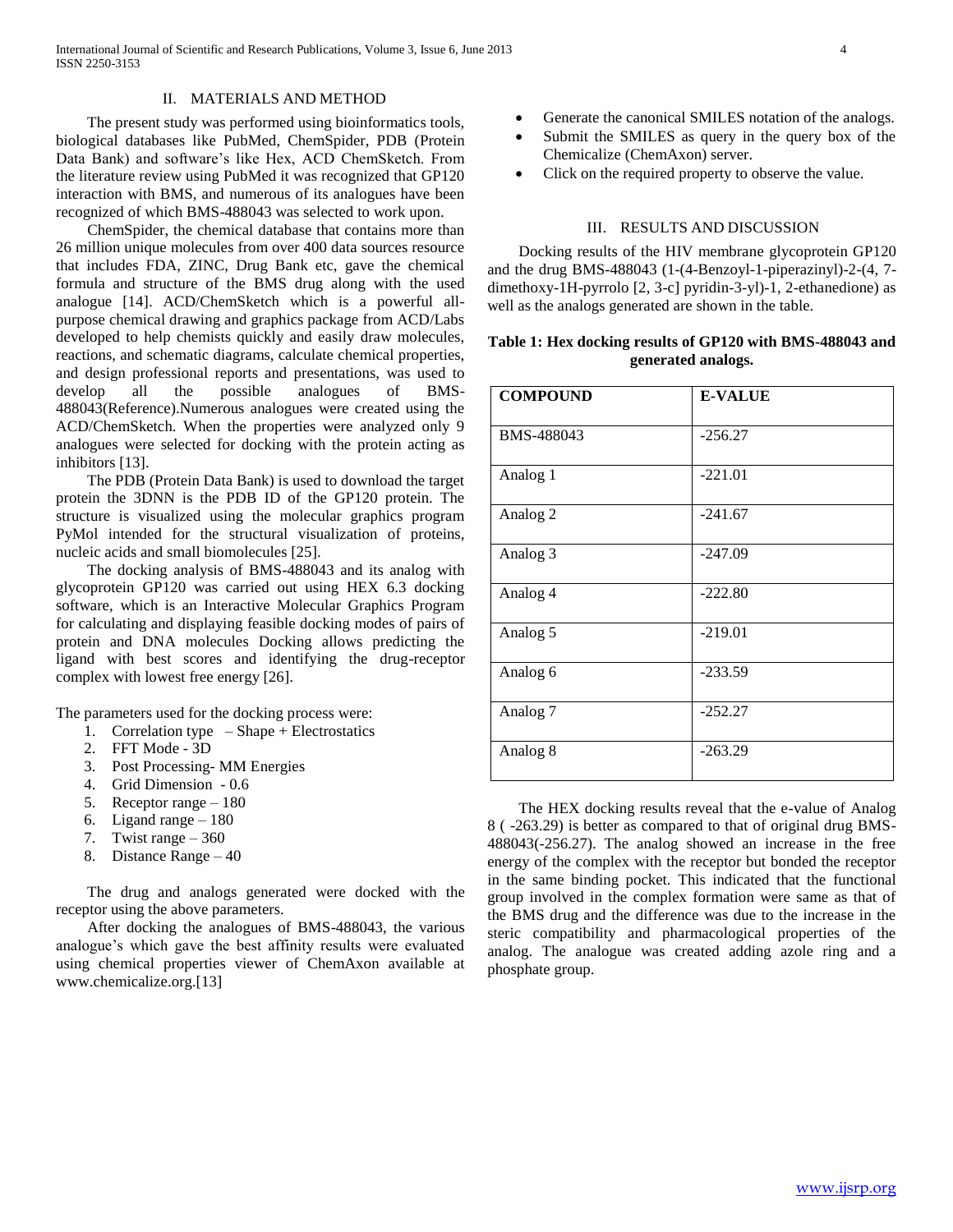The structure of the analogue of BMS-488043 is:



**Figure 4: 2-methyl-1,3,5-triazinane and a phosphate group has been added to the basic BMS structure (1-(4-Benzoyl-1 piperazinyl)-2-(4, 7-dimethoxy-1H-pyrrolo [2, 3-c] pyridin-3-yl)-1, 2-ethanedione), to develop the analogue which gave the best result as inhibitor (Analog-7).**



**Figure 5: 2-Dimensional and 3-Dimensional structure of Analog-7.**

 The chemical structure of BMS-488043 was obtained from the Chemspider database [14] and can also be extracted from the Bristol Myers Squibb server available at www.bms.com .

 The drug-likeness is necessary to be evaluated at the primary stage at in vitro level. This reduces the chances of selecting the false positive results. The various basic physico chemical properties calculated in vitro to evaluate a molecule to act as drug involve logP, logD, H-bond donor, polar surface area, molecular refractivity, no. of atoms, rotatable bonds etc. The value of logP should be  $\leq$  5, this is the distribution coefficient or partition coefficient important for finding the solubility of the drug that is lipophilicity. Molecular weight of the compound should not exceed 500 Da, as most of the drugs are small molecules.

 The Chemicalize server was used for generating structure property prediction and calculations (ChemAxon product) to determine their ADME properties [13].

| Table 2: Properties of BMS-488043, Analog-7 and Analog-8 |
|----------------------------------------------------------|
|                                                          |

| <b>Property</b>           | BMS-<br>488043         | Analog-7              | Analog-8                  |
|---------------------------|------------------------|-----------------------|---------------------------|
| Molecular<br>weight       | 421.4259               | 490.5343              | 585.5067792               |
| Log P                     | 2.561                  | 1.82                  | 2.8                       |
| Log D                     | 1.05                   | 1.58                  | 1.59                      |
| H-bond<br>acceptor        | 9                      | 9                     | 10                        |
| H-bond donor              |                        | 0                     | 0                         |
| Polar<br>surface<br>area  | 101.93 A <sup>2</sup>  | 120.00 A <sup>2</sup> | 184.46 $A^2$              |
| Molecular<br>refractivity | $111.524 \text{ cm}^3$ | 132.24 $cm3$          | $145.553$ cm <sup>3</sup> |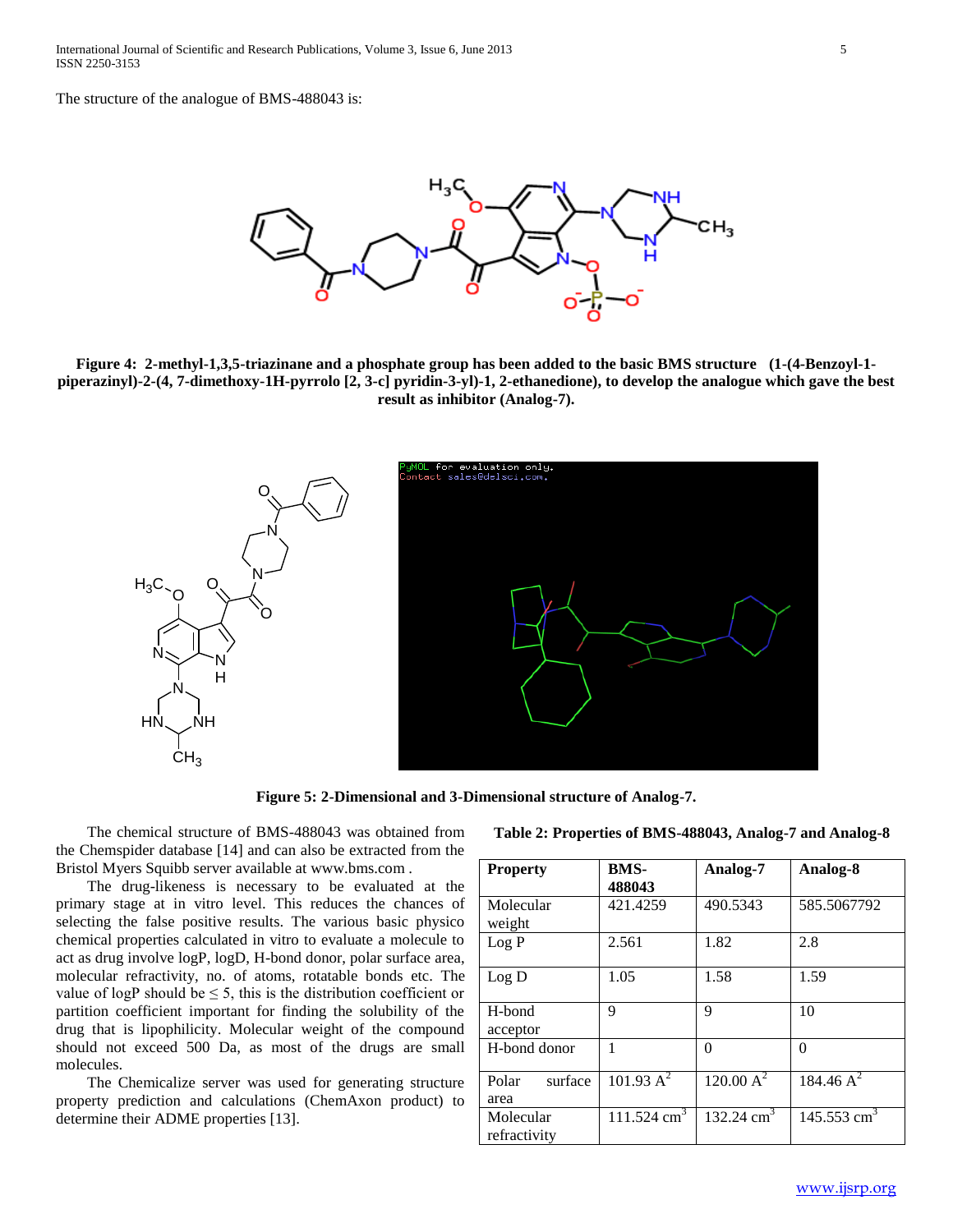| No. of atoms        | $\epsilon$ | 64 | 69 |
|---------------------|------------|----|----|
| Rotatable Bonds   5 |            |    |    |

 The various properties when analyzed and it were found that the Analog-8 though has very good binding affinity and has good complex formation ability but it has some properties which violate the drug likeliness rules. The Analog-8 has higher molecular weight of 585.506779 Da as acceptable to be a promising drug. Analog-7 follows the Lipinski's rule of five and also has oral-bioavailability, but has low complex formation possibility compared to analog-8.

 When the docking results were analyzed in PyMol, the GP120 complex with the analogue 8, the interacting amino acids were recognized.



**Figure 6: Snapshot of interacting amino acids in GP120 with the analog-8 of BMS-488043 as seen in PyMol.**

 As the GP120 is a homotrimer, with all the subunits of the complex it was found that the same amino acids are seen to interact with the drug like molecule. The interacting amino acids include the Glutamic acid, Aspartic acid, Methionine, Phenylalanine, Lysine and Threonine. All these amino acids are seen to interact with the GP120 disabling it to attach to the chemokine receptor.

## IV. CONCLUSION

 Since BMS-488043 is one of the most promising drug showing antiviral activities against HIV, it can be studied with further modifications to produce some useful analogue which can act as promising drug against the HIV. GP120 being the main interacting component for the virus to interact, the drug targeted for it are the most promising to look for. The binding of the drug inhibits the gp120 to bind to the chemokine receptor. Clinical Trials are proving to be good with few drawbacks which could be reduced once the effect of drug is studied under trial. In silico drug designing and interaction of the drug and the target protein

provides a good understanding of the mechanism in which they bind and which residues are involved in the interaction. The drug like properties also give us a clue that the analogues designed with the BMS-488043 as the seed molecule are promising drug compounds. This provides us the understanding what and where to target the drug with enhanced activity of inhibiting the GP120 chemokine receptor complex formation.

#### **REFERENCES**

- [1] [www.unaids.org/en/KnowledgeCentre/HIVData/EpiUpdate/EpiUpdArchive](http://www.unaids.org/en/KnowledgeCentre/HIVData/EpiUpdate/EpiUpdArchive/2011) [/2011](http://www.unaids.org/en/KnowledgeCentre/HIVData/EpiUpdate/EpiUpdArchive/2011)
- [2] http://www.fda.gov/ForConsumers/byAudience/ForPatientAdvocates/HIVa ndAIDSActivities/ucm118915
- [3] Athe Tsibris." Update On CCR5 Inhibitors: Scientific Rationale, Clinical Evidence, and Anticipated Uses". *The PRN Notebook*, Volume 12, December 2007.
- [4] Eric Hunter. Perspective Inhibition of Viral Binding and Fusion. International AIDS Society–USA *Topics in HIV Medicine,* Volume **10, Issue 3 ,**July/August **2002**
- [5] Hugues J.-P.Ryser and Rudolf Flückiger. (August 2005). Progress in targeting HIV-1 entry. *DDT*. 10 (16), 1085-1094.